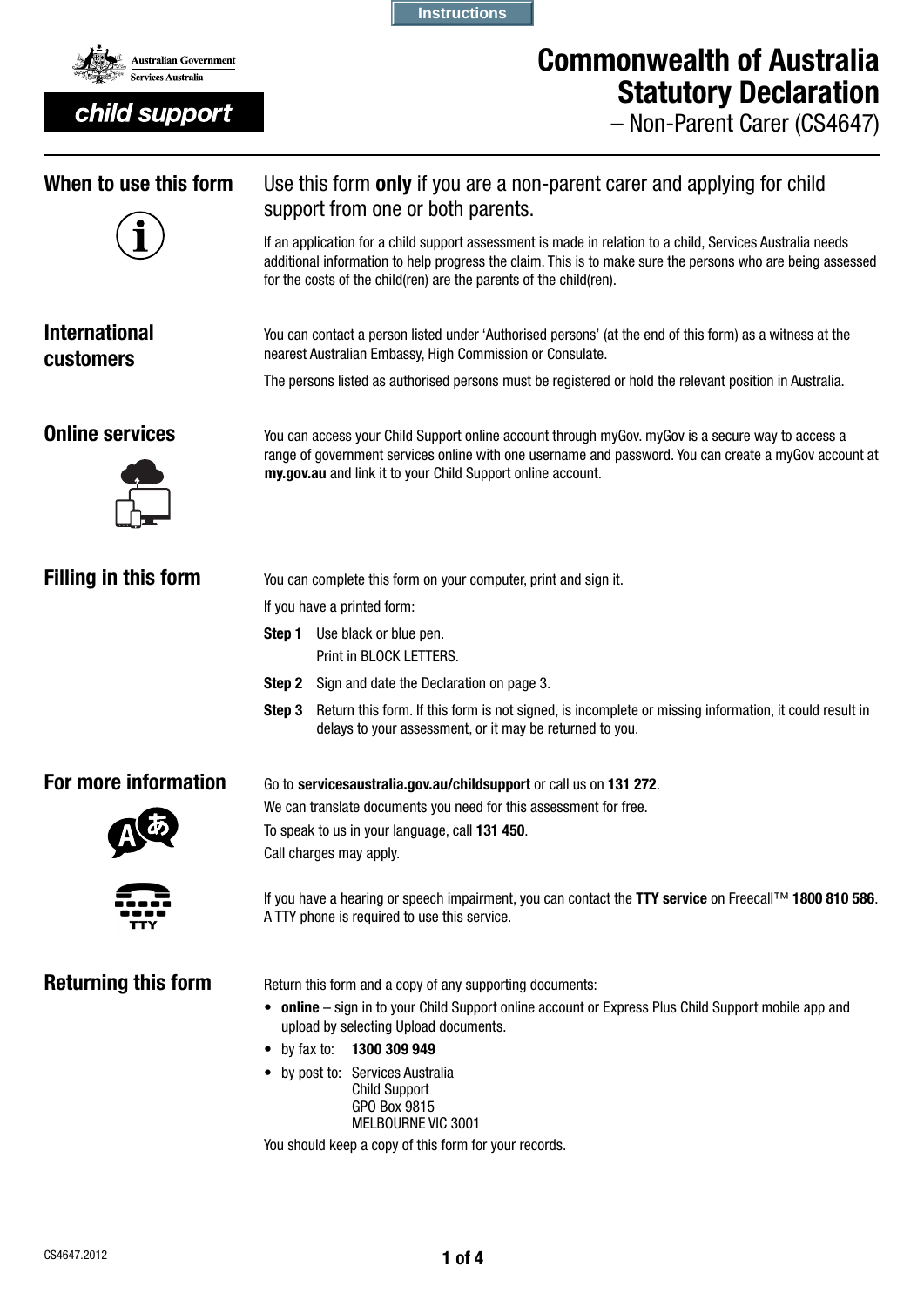## Your details

| 0r                                                          |                                                           |
|-------------------------------------------------------------|-----------------------------------------------------------|
|                                                             | Your Centrelink Customer Reference Number (if applicable) |
| $Mrs$ $\Box$ Miss $\Box$ Ms $\Box$<br>Mr <br>$\blacksquare$ | <b>Other</b>                                              |
| Family name                                                 |                                                           |
|                                                             |                                                           |
| First given name                                            |                                                           |
| Second given name                                           |                                                           |
|                                                             |                                                           |
| of (permanent address)                                      |                                                           |
|                                                             |                                                           |
|                                                             | Postcode                                                  |
| Occupation                                                  |                                                           |
|                                                             |                                                           |
| Your date of birth                                          |                                                           |
| I<br>I                                                      |                                                           |
|                                                             |                                                           |
| Your contact details                                        | $\mathcal{E}$                                             |
| Home phone number                                           | $\overline{(}$                                            |
|                                                             |                                                           |
| Mobile phone number                                         |                                                           |

# Child(ren)'s details

| Family name                 |          |  |
|-----------------------------|----------|--|
| First given name            |          |  |
| Second given name           |          |  |
|                             |          |  |
| Date of birth<br>I          | $\prime$ |  |
| Place of birth              |          |  |
| $\mathbf{2}$<br>Family name |          |  |
| First given name            |          |  |
| Second given name           |          |  |
| Date of birth               |          |  |
| $\prime$<br>Place of birth  | $\prime$ |  |
| 3<br>Family name            |          |  |
|                             |          |  |
| First given name            |          |  |
| Second given name           |          |  |
| Date of birth               |          |  |
| /<br>Place of birth         | I        |  |
|                             |          |  |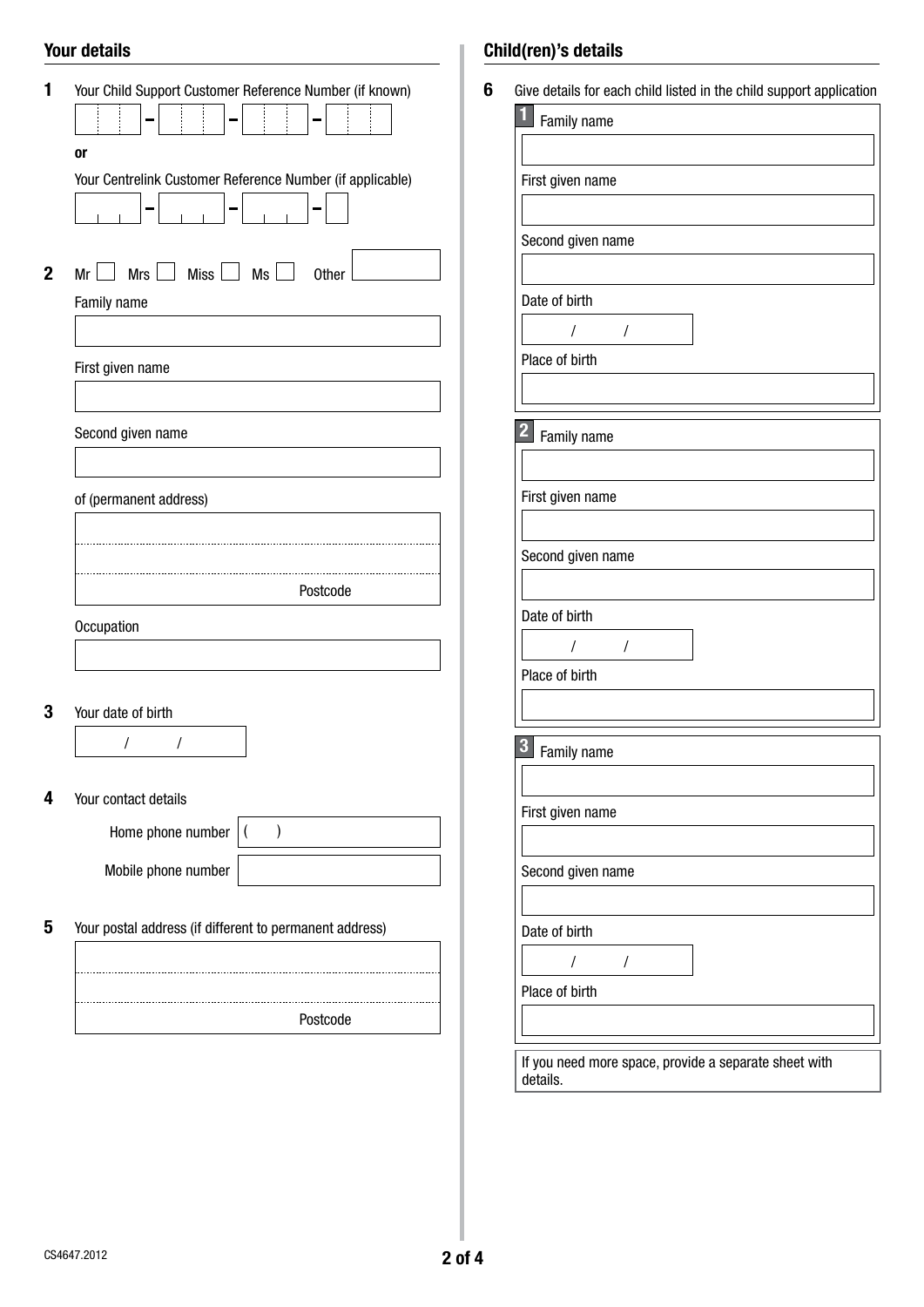## Parent(s) details

You must be certain that the person(s) you are naming as the parent(s) is/are in fact named in the register of births for the child(ren) as a parent. This means you have either:

- sighted a full copy of the child(ren)'s birth certificate and confirmed the person(s) is/are named as a parent(s), or
- confirmed with Births, Deaths and Marriages that the person(s) is/are named as a parent(s) for the child(ren) in the register.

## 7 Give details of the parent(s)

## Privacy notice

## 8 You need to read this

## Privacy and your personal information

The privacy and security of your personal information is important to us, and is protected by law. We need to collect this information so we can process and manage your applications and payments, and provide services to you. We only share your information with other parties where you have agreed, or where the law allows or requires it. For more information, go to servicesaustralia.gov.au/privacy

## **Declaration**

## 9 Penalty for false declaration

A person who intentionally makes a false statement in a statutory declaration is quilty of an offence, the punishment for which is imprisonment for a term of 4 years — see section 11 of the *Statutory Declarations Act 1959*.

Chapter 2 of the Criminal Code applies to all offences against the *Statutory Declarations Act 1959* — see section 5A of the *Statutory Declarations Act 1959*.

## I make the following declaration under the *Statutory Declarations Act 1959*:

- I have applied to Services Australia for child support.
- I am not a parent of the child(ren) named in question 6.
- the parent(s) of the child(ren) named in question 6 is/are registered with Births, Deaths and Marriages (or a register of births in a reciprocating jurisdiction).
- the information I have provided in this form is complete and correct.

#### I understand that:

- a person who intentionally makes a false statement in a statutory declaration is guilty of an offence under section 11 of the *Statutory Declarations Act 1959* and I believe that the statements in this declaration are true.
- giving false or misleading information is a serious offence.

Your signature must be witnessed by an authorised person. For a full list of authorised persons, see page 4.

## Signature of person making the declaration

| On completion, print and sign by hand. |
|----------------------------------------|
|                                        |

## Declared at (place)

| On the | day of | - |  |
|--------|--------|---|--|

#### 10 Authorised person

Make sure you have read the Privacy and your personal information at question 8 before you complete and sign this.

Before me

Signature of authorised person



Full name of authorised person

Qualification of authorised person

Address of authorised person